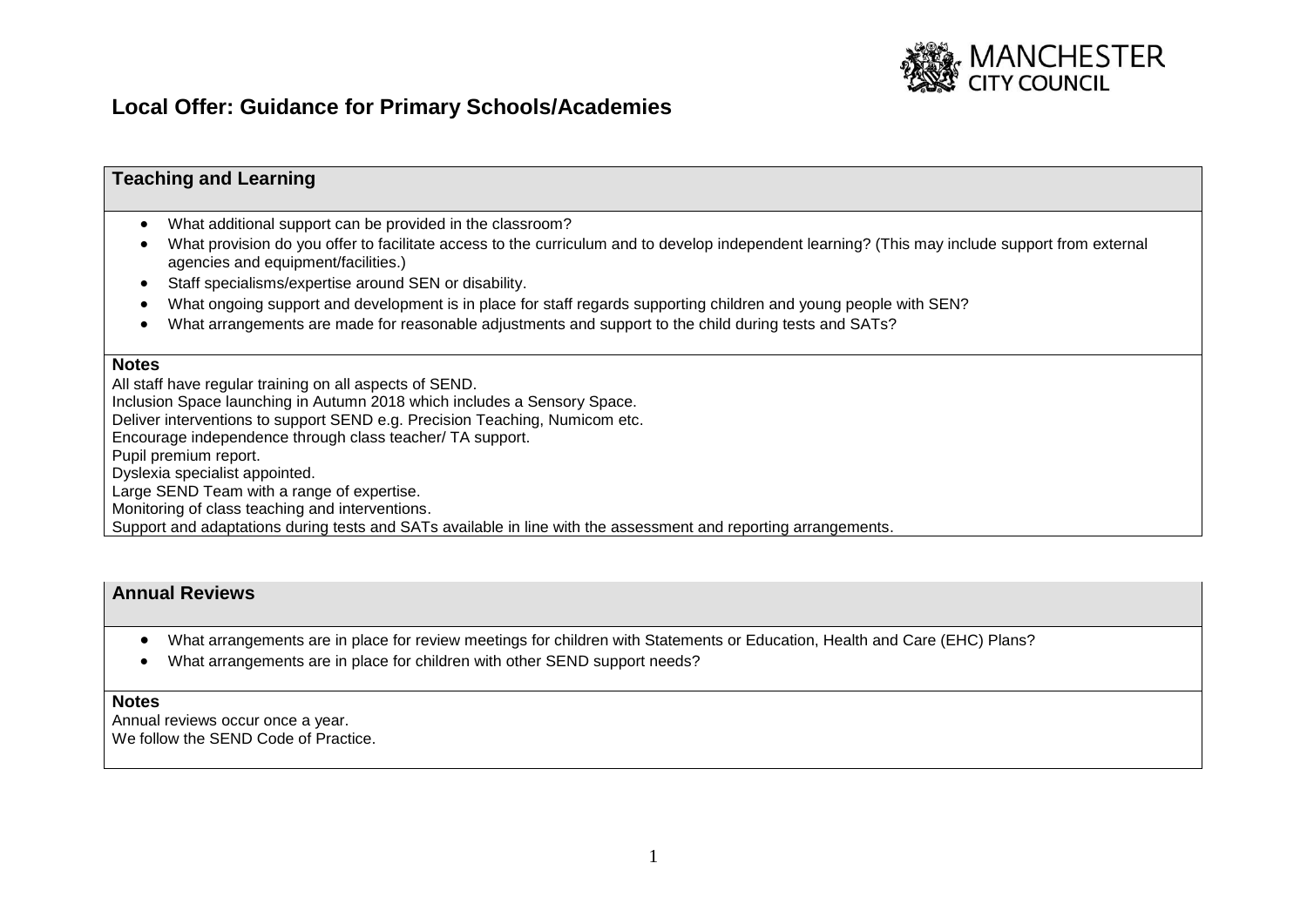# **Keeping Children Safe**

- How and when will a risk assessment be done? Who will carry out the risk assessment?
- What handover arrangements will be made at the start and end of the school day? Do you have parking areas for pick up and drop offs?
- What arrangements will be made to supervise a child during breaks and lunchtimes?
- How do you ensure my child stays safe outside the classroom? (e.g. during PE lessons and school trips)
- Where can parents find details of policies on bullying?

#### **Notes**

Medicines Policy. Physical restraint training (Team Teach) for designated staff members. Child Protection and Safeguarding Policy. Anti-bullying Policy (plus child and parent friendly policy). Supervised break and lunch times with correct ratios. Risk assessments for school trips. Designated Educational Visits Coordinator. Various staff Fire Marshall trained.

# **Health (including Emotional Health and Wellbeing)**

- What is the school's policy on administering medication?
- How do you work with the family to draw up a care plan and ensure that all relevant staff are aware of the plan?
- What would the school do in the case of a medical emergency?
- How do you ensure that staff are trained/qualified to deal with a child's particular needs?
- Which health or therapy services can children access on school premises?

### **Notes**

Medicine Policy and Care Plans.

Pastoral Support: Art Therapist, Therapeutic Drama, Therapeutic Yoga and Learning Mentor support.

Curriculum for Life pilot school.

Variety of TAs trained in first aid and updated regularly.

Early Help Assessments led by the Family Team.

School Nurse works alongside children, parents and staff.

Speech and Language and Educational Psychologist Support.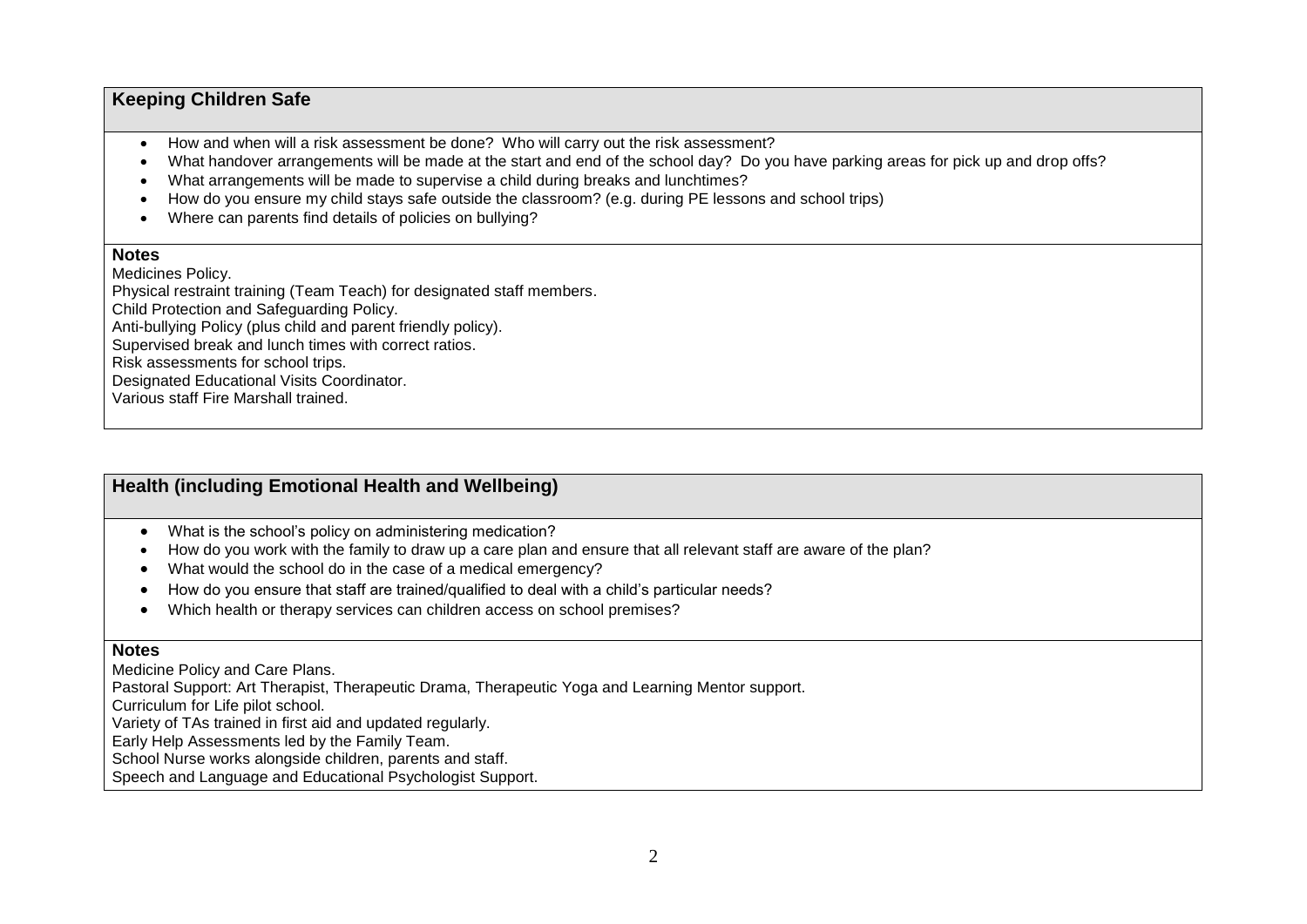## **Communication with Parents**

- How do you ensure that parents know "who's who" and who they can contact if they have concerns about their child?
- Do parents have to make an appointment to meet with staff or do you have an Open Door Policy?
- How do you keep parents updated with their child's progress?
- Do you offer Open Days?
- How can parents give feedback to the school?

#### **Notes**

Admissions Policy shared on website and at admission. Parent Mail and Social Media. Parents Evenings- at least termly. Monthly Newsletter. Parent notice boards. Transition meetings. Parent workshops. Community Events at the Link. LPPA award.

## **Working Together**

- Do you have home/school contracts?
- What opportunities do you offer for children to have their say? e.g. school council
- What opportunities are there for parents to have their say about their child's education?
- What opportunities are there for parents to get involved in the life of the school or become school governors?
- How does the Governing Body involve other agencies in meeting the needs of pupils with SEN and supporting their families? (e.g. health, social care, voluntary groups)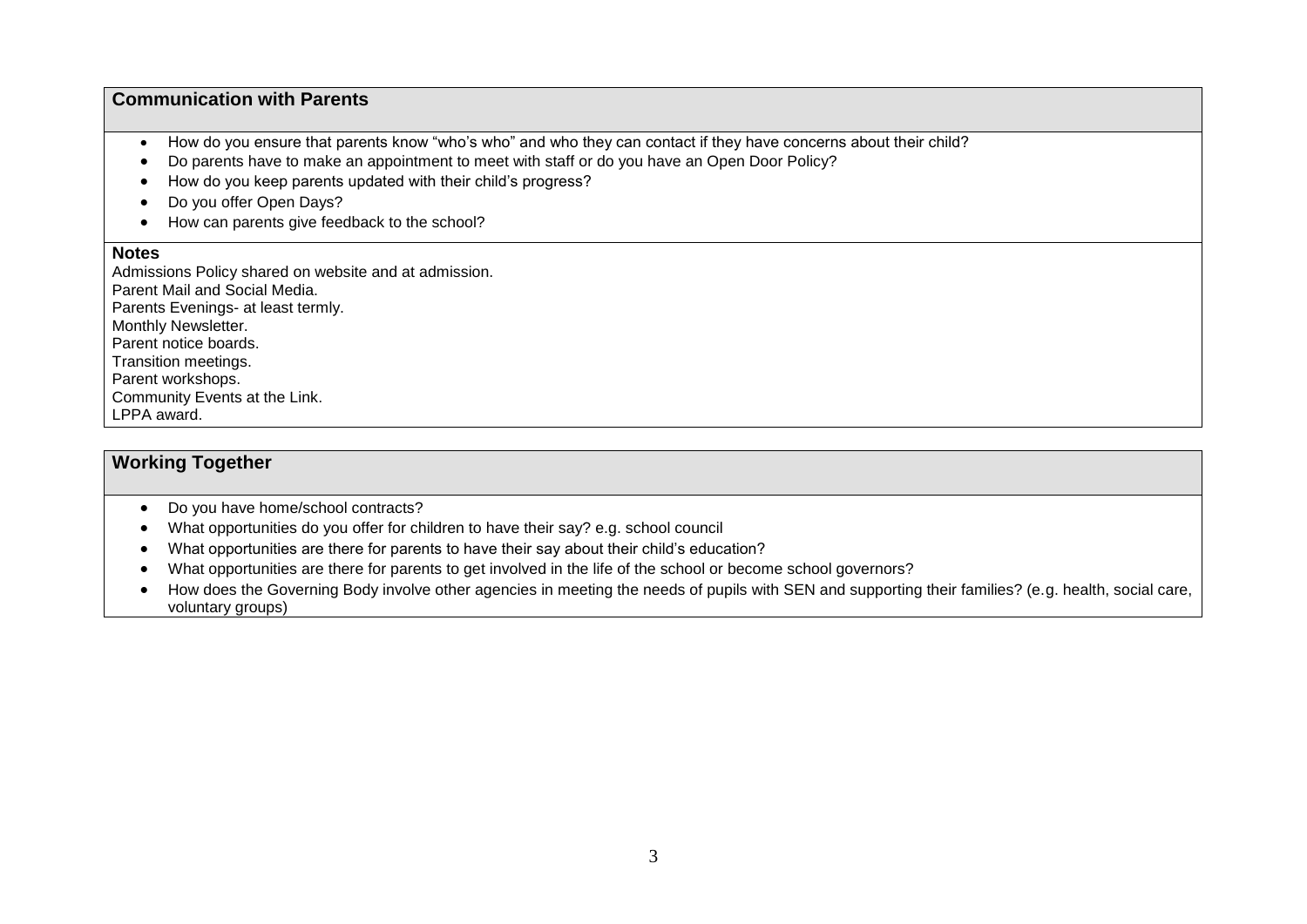### **Notes**

Home-school contracts.

Parent Governors.

Community Café/School Council- meet each fortnight.

Inclusion questionnaires filled in by children and revisited.

Parent View.

Parent evaluations of parent/ community events.

Parent view box in the hall.

# **What Help and Support is available for the Family?**

- Do you offer help with completing forms and paperwork? If yes, who normally provides this help and how would parents access this?
- What information, advice and guidance can parents access through the school? Who normally provides this help and how would parents access this?
- How does the school help parents with travel plans to get their child to and from school?

### **Notes**

Family Team available daily for advice, support and with help with paperwork.

Parents Evenings.

ESOL Course for Parents.

Parent drop ins to see the School Nurse.

Signposting to appropriate agencies.

Referrals to multi-agencies if required.

Parent courses.

# **Transition to High School**

What support does the school offer around transition? (e.g. visits to the high school, buddying)